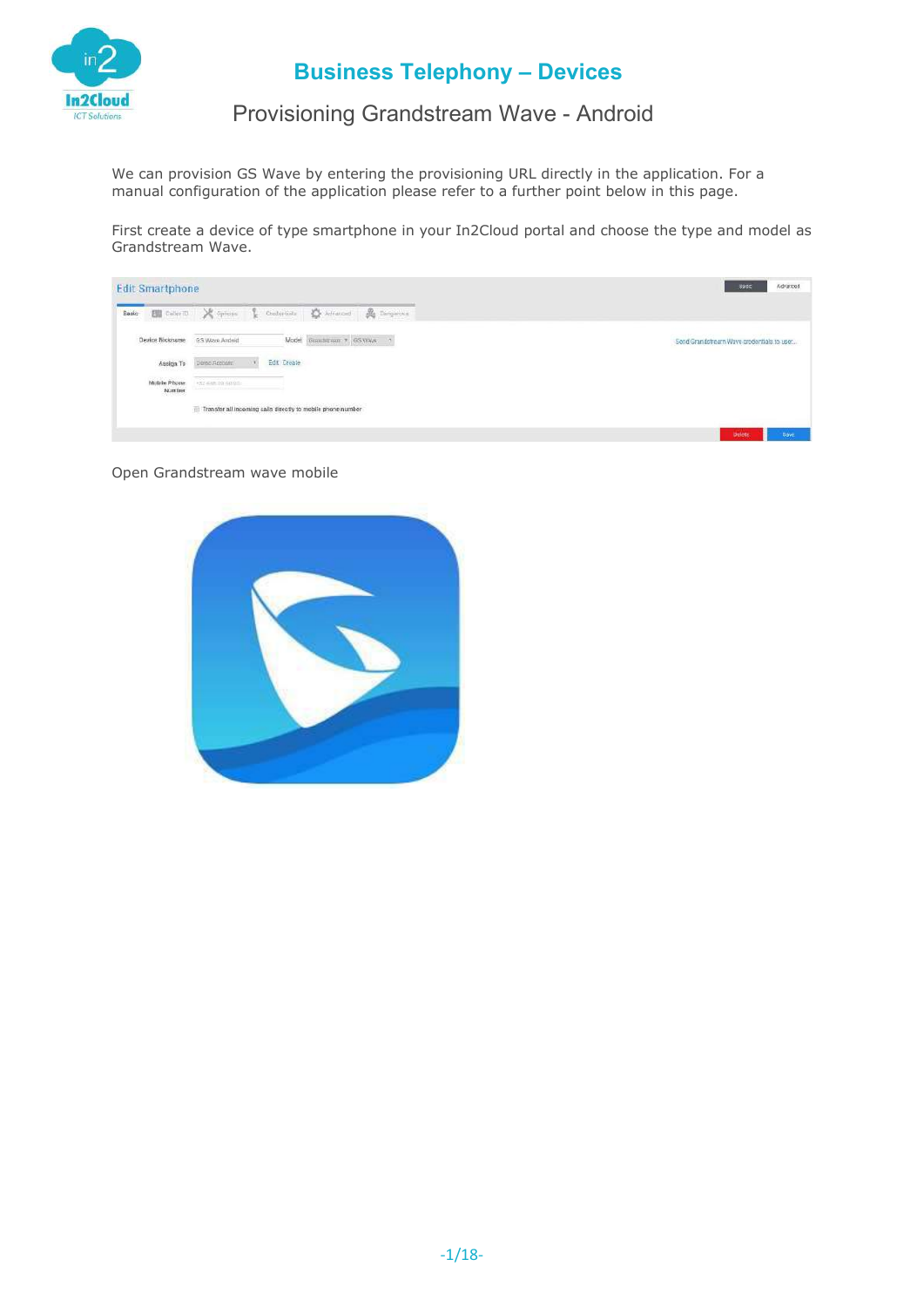

### Provisioning Grandstream Wave - Android

#### Go to Settings and select Provisioning Settings

| Proximus    호텔               | <b>  1 11:87 % ■ 11:53</b> |
|------------------------------|----------------------------|
| Settings                     |                            |
| <b>Account Settings</b>      |                            |
| <b>Advanced Settings</b>     |                            |
| <b>Provisioning Settings</b> |                            |
| <b>Custom Settings</b>       |                            |
| About                        |                            |
| Record                       |                            |
| Debug                        |                            |

#### Delete All Call History

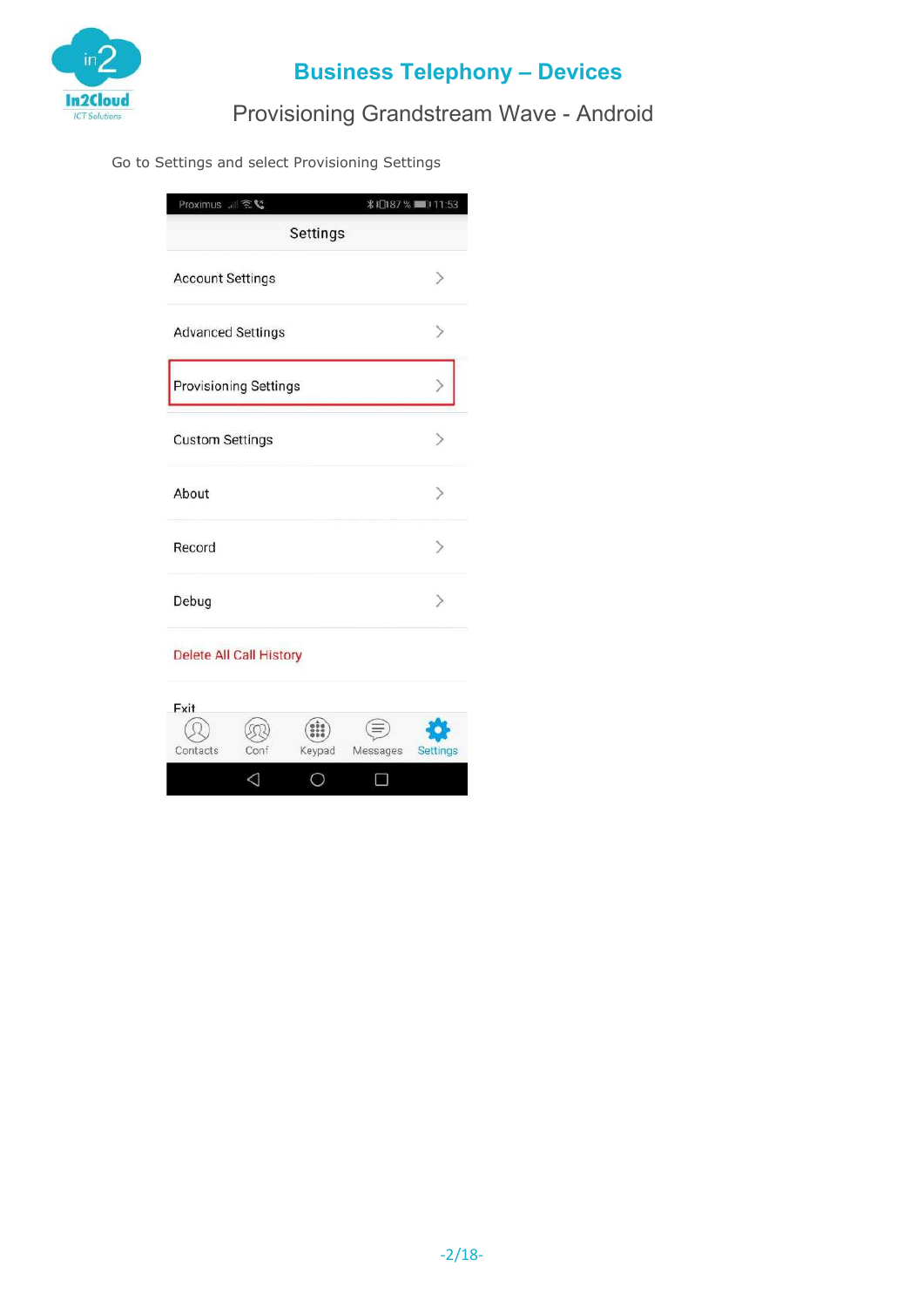

Provisioning Grandstream Wave - Android

Select Config Server Path

| Proximus     宗 D ±                |      |                              |          |                 |
|-----------------------------------|------|------------------------------|----------|-----------------|
|                                   |      | <b>Provisioning Settings</b> |          |                 |
| Config Upgrade Via<br><b>HTTP</b> |      |                              |          |                 |
| Config Server Path                |      |                              |          |                 |
| <b>HTTP/HTTPS User Name</b>       |      |                              |          |                 |
| HTTP/HTTPS Password               |      |                              |          |                 |
| <b>Start Provisioning</b>         |      |                              |          |                 |
|                                   |      |                              |          |                 |
|                                   |      |                              |          |                 |
|                                   |      |                              |          |                 |
|                                   |      |                              |          |                 |
| Contacts                          | Conf | Keypad                       | Messages | <b>Settings</b> |
|                                   |      |                              |          |                 |

Enter the provisioning URL. It should be in the form : {account\_id}.in2cloud.com/p/grandstream/{username}

Note : We want to use the username of the device. It can be found in the credentials tab of the device. Please remove the first part until the dot.

See example below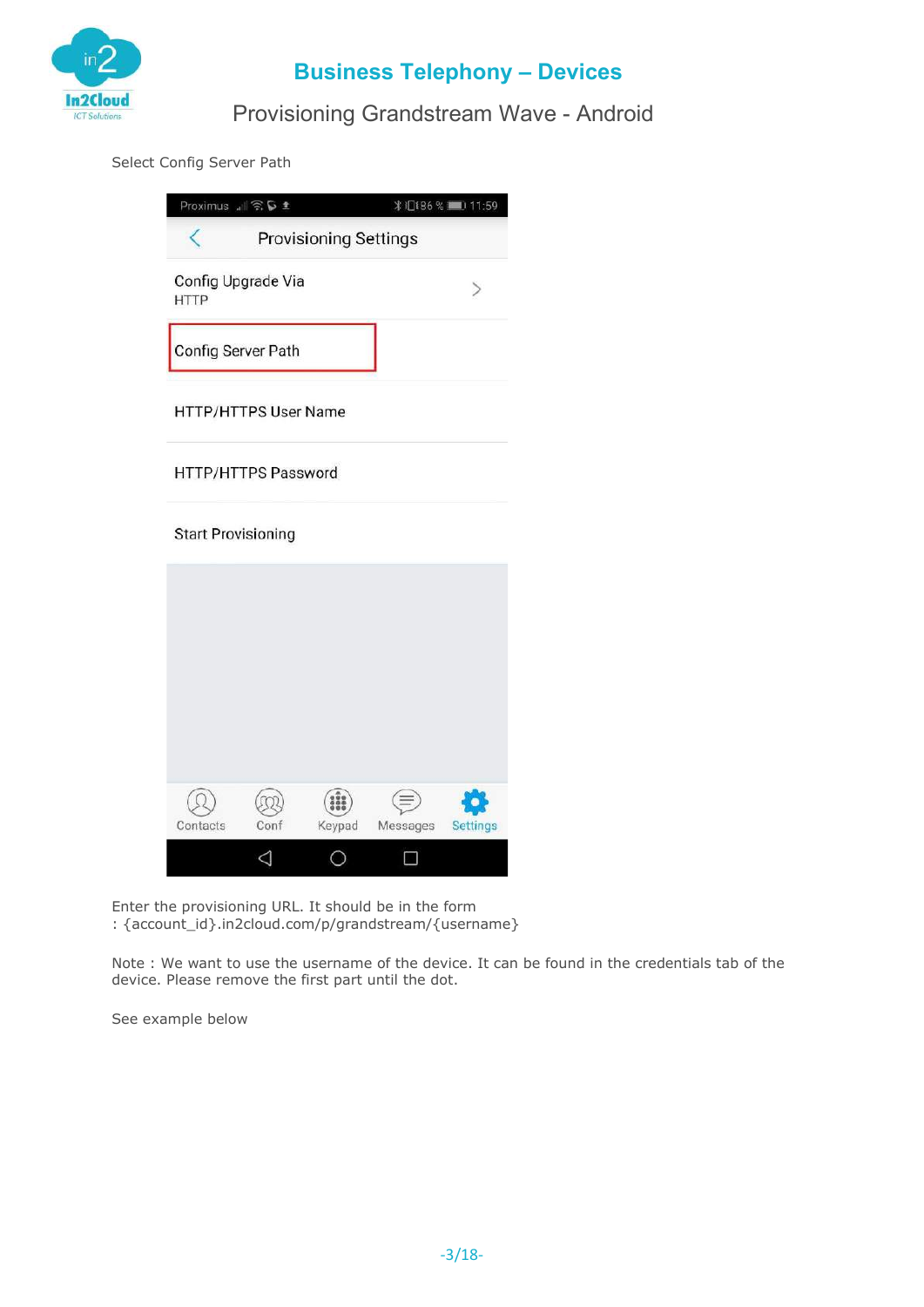

Provisioning Grandstream Wave - Android



Click on 'Start Provisioning'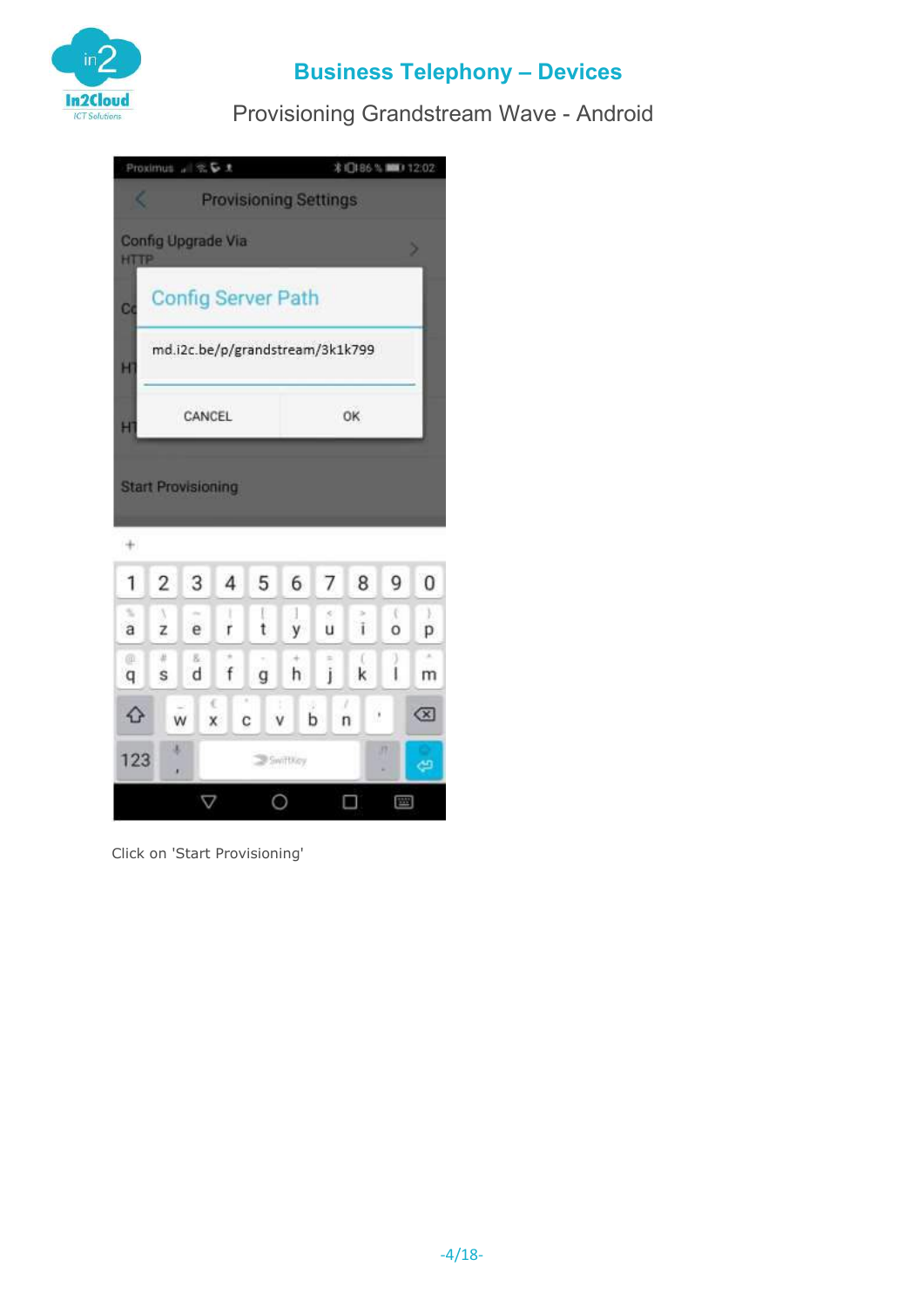

Provisioning Grandstream Wave - Android

|             | Proximus .   全い主          |                       |          |          |
|-------------|---------------------------|-----------------------|----------|----------|
|             |                           | Provisioning Settings |          |          |
| <b>HTTP</b> | Config Upgrade Via        |                       |          |          |
|             | Config Server Path        |                       |          |          |
|             | HTTP/HTTPS User Name      |                       |          |          |
|             | HTTP/HTTPS Password       |                       |          |          |
|             | <b>Start Provisioning</b> |                       |          |          |
|             |                           |                       |          |          |
|             |                           |                       |          |          |
|             |                           |                       |          |          |
|             |                           |                       |          |          |
| Contacts    | Conf                      | Keypad                | Messages | Settings |
|             | ⊲                         |                       |          |          |

Once the application is provisioned you should see the status set to 'Device provisioned' in the In2Cloud interface.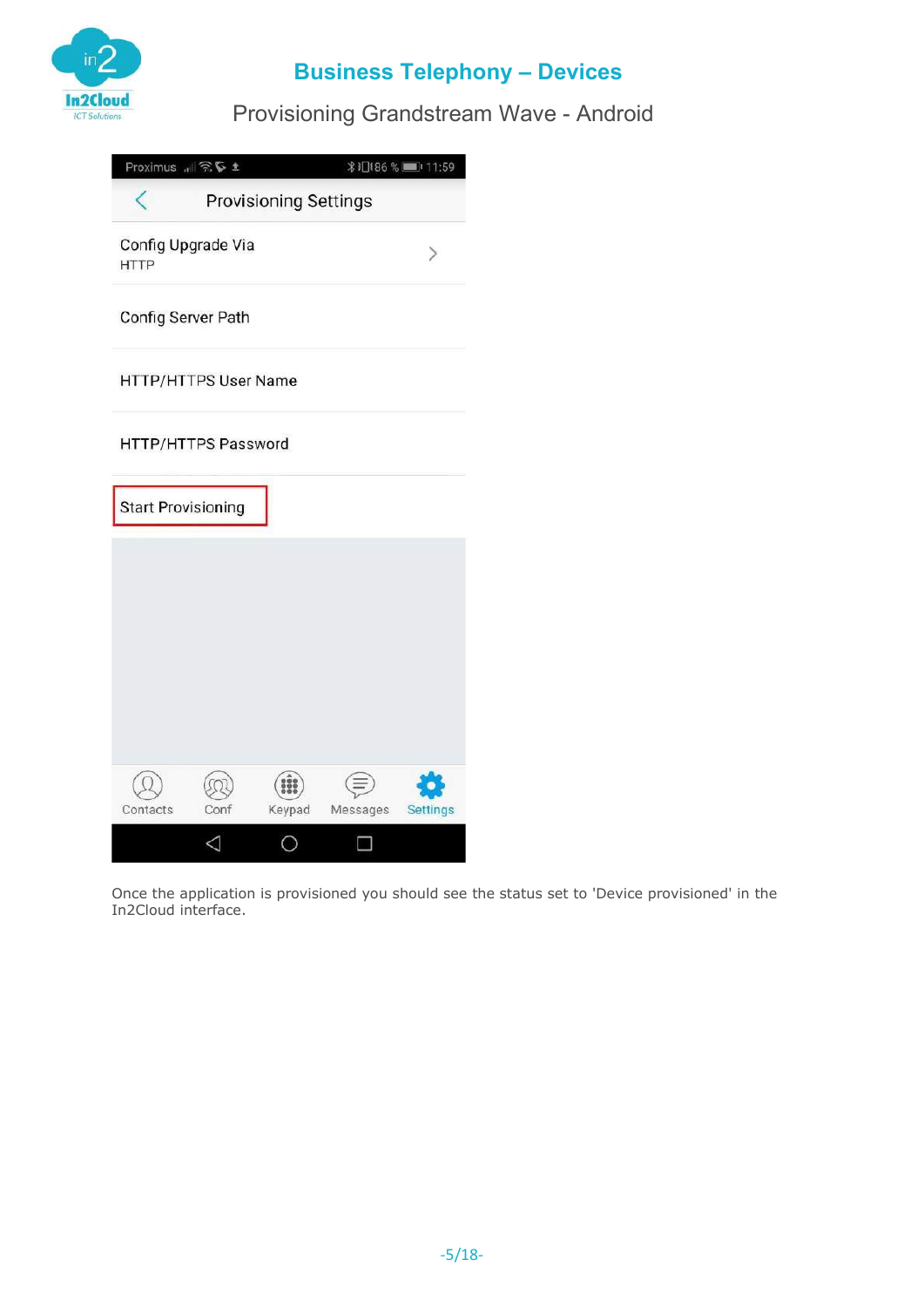

Provisioning Grandstream Wave - Android

| Basic         | <b>B</b> Caller ID | <b>X</b> Options                                                                               | q. | Credentials | Advanced | Dangerous |
|---------------|--------------------|------------------------------------------------------------------------------------------------|----|-------------|----------|-----------|
|               | Device ID          | 385                                                                                            |    |             |          |           |
| Music on Hold |                    | Same as owner                                                                                  |    | Create      |          |           |
|               |                    | Call waiting enabled<br>$\mathcal{I}$<br>Call waiting tone enabled<br>$\overline{\mathcal{L}}$ |    |             |          |           |
|               | Line slot          |                                                                                                |    |             |          |           |
|               | Device provisioned | Authorize device reprovisioning                                                                |    |             |          |           |

The configuration of BLF's in the application has to be done manually. Please refer to the part speaking about this in the manual configuration below.

#### Manual Configuration

Configuration of SIP account Manually.

The softphone can also be configured manually if you don't want to use the provisioning url.

First create a device of type smartphone in your In2Cloud portal and choose the type and model as Grandstream Wave.

| Basic | Caller ID<br>۴e               | <b>X</b> Options         | q. | Credentials | Advanced<br>电下 | ł<br>Dangerous |
|-------|-------------------------------|--------------------------|----|-------------|----------------|----------------|
|       | <b>Device Nickname</b>        | Grandstream Wave Android |    | Model       | Grandstream *  | Android        |
|       | Assign To                     | - No owner -             |    | Create      |                |                |
|       | <b>Mobile Phone</b><br>Number | $+32488000000$           |    |             |                |                |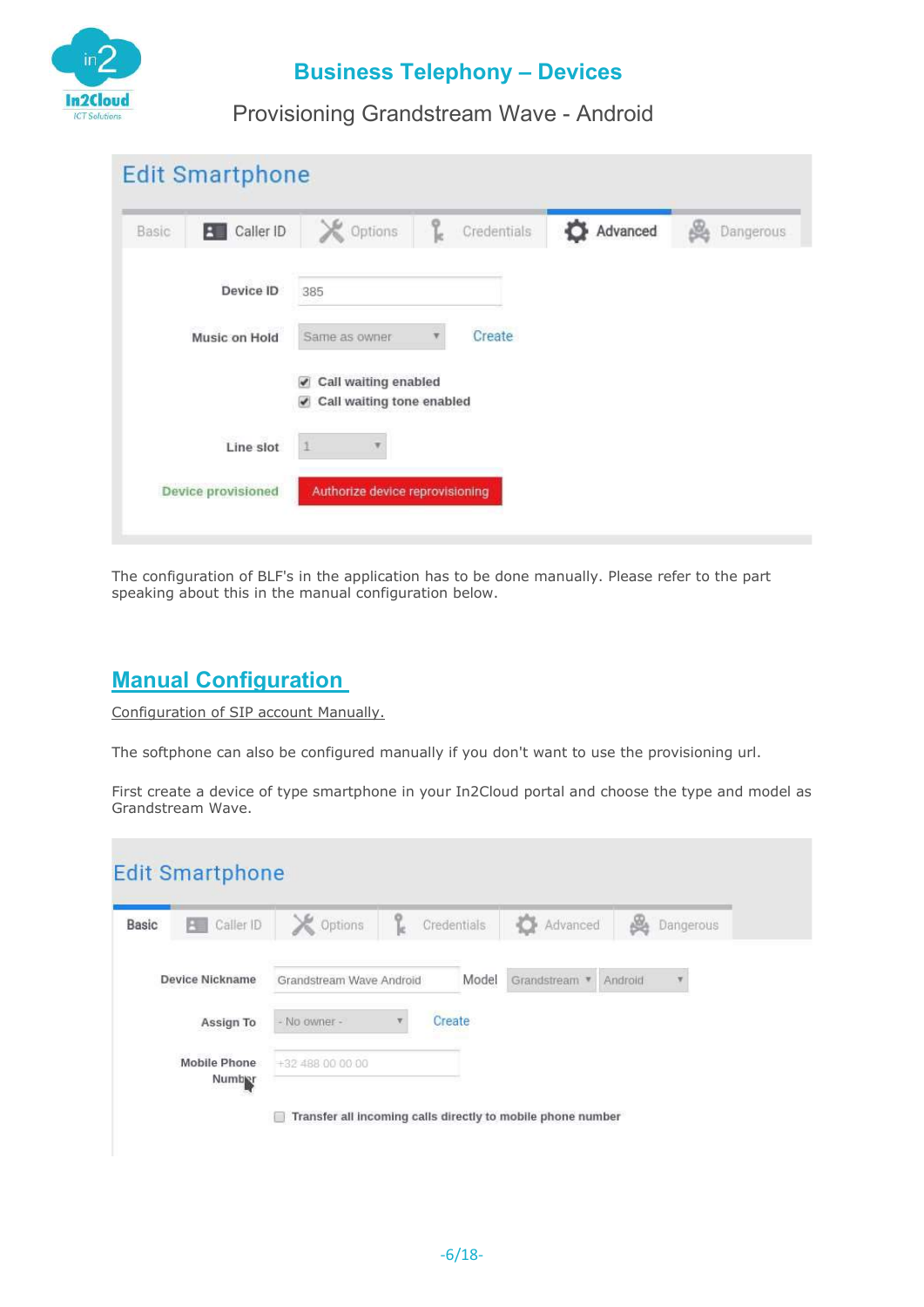

Provisioning Grandstream Wave - Android

Go to the Credentials tab and use the information you find in there to configure your device.

Tip : Try to avoid 0 or o in the username and password since you will have to enter this manually in the Bria software and confusion can easily occur.

| Basic | Caller ID<br>B                                 | <b>X</b> Options              | ို့<br>Credentials | Advanced | Dangerous |
|-------|------------------------------------------------|-------------------------------|--------------------|----------|-----------|
|       | Realm                                          | jd.i2c.be:10060;transport=udp |                    |          |           |
|       | Username<br>and a series of the product of a   | jd. 2g4kgaff                  |                    |          |           |
|       | Password<br>THE R. P. LEWIS CO., LANSING MICH. |                               |                    |          |           |

Open Grandstream wave mobile



Add a new sip account.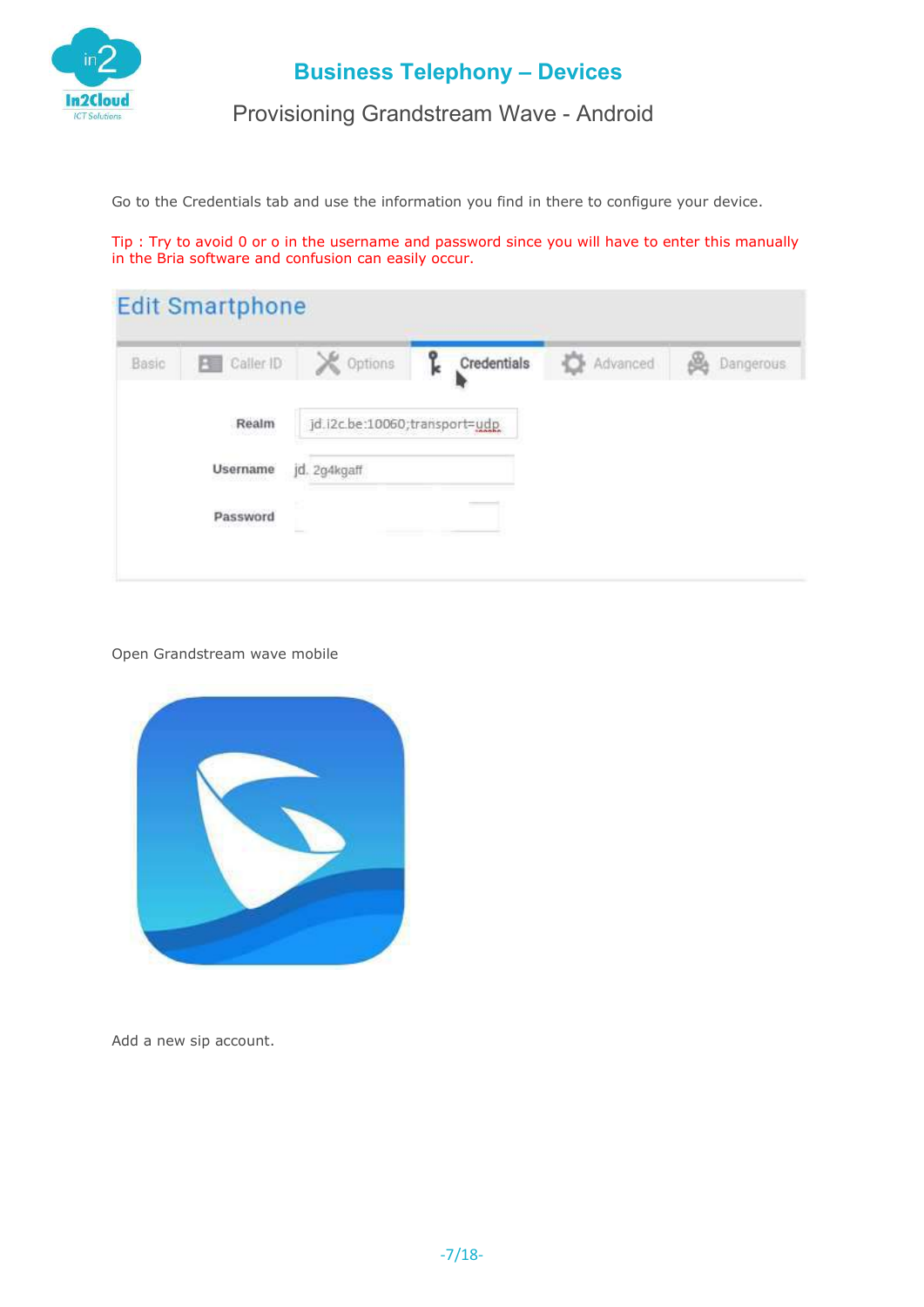

Provisioning Grandstream Wave - Android

| Settings                 |  |
|--------------------------|--|
| <b>Account Settings</b>  |  |
| <b>Advanced Settings</b> |  |
| Provisioning Settings    |  |
| <b>Custom Settings</b>   |  |
| About                    |  |
| Record                   |  |
| Debug                    |  |

#### **Delete All Call History**

| Fyit     |     |        |          |         |
|----------|-----|--------|----------|---------|
|          |     |        |          |         |
| Contacts | Con | Keypad | Messages | ettings |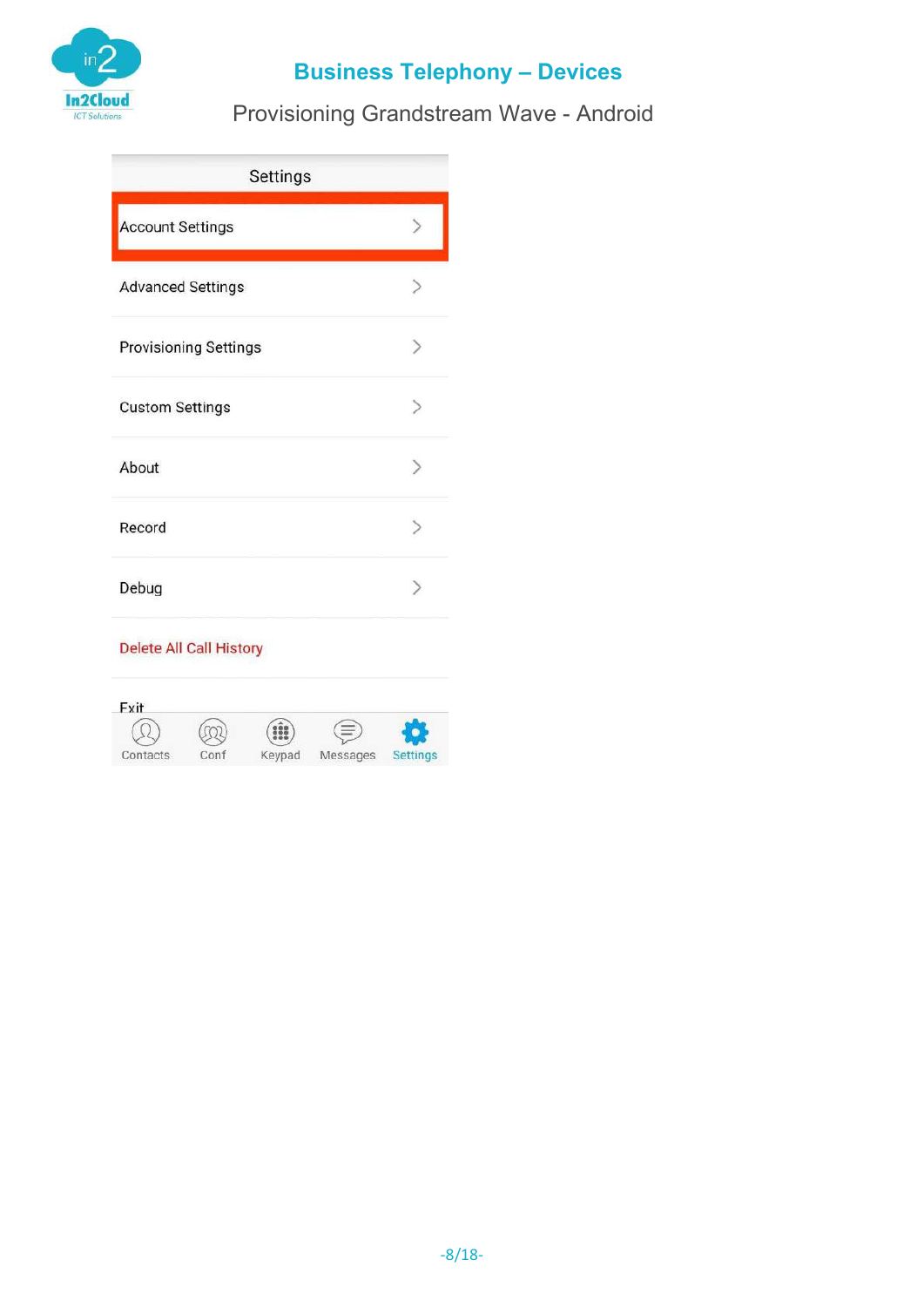

Provisioning Grandstream Wave - Android

|  | <b>Account Settings</b> |  |
|--|-------------------------|--|
|--|-------------------------|--|

| L | <b>iii</b> ) | $\bigoplus$ | 券 |
|---|--------------|-------------|---|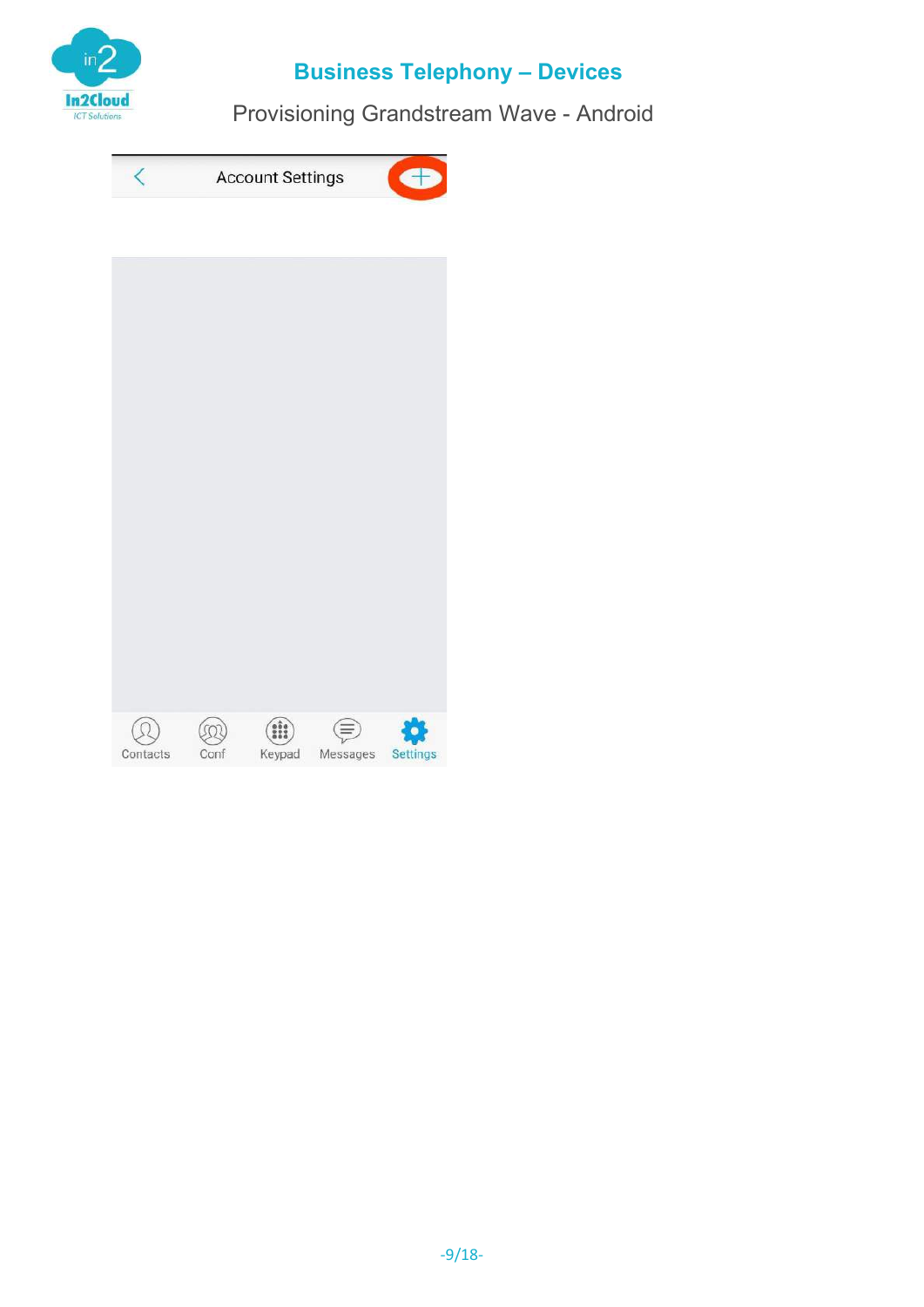

### Provisioning Grandstream Wave - Android

|                                    |      | <b>Add New Account</b> |                          |              |
|------------------------------------|------|------------------------|--------------------------|--------------|
| <b>GENERIC ACCOUNTS</b>            |      |                        |                          |              |
| <b>UCM Account (Scan QR Code)</b>  |      |                        |                          |              |
| UCM Account (Select QR Code Image) |      |                        |                          |              |
| <b>SIP Account</b>                 |      |                        |                          |              |
| <b>VOIP PROVIDERS</b>              |      |                        |                          |              |
| 123Cloud                           |      |                        |                          | $123$ Cloud  |
| 1VOIP 4 ALL & SWISS                |      |                        |                          | <b>U</b> IMS |
| 42NETMedia                         |      |                        |                          | 4            |
| A <sub>1</sub>                     |      |                        |                          | Д1           |
| Abronix                            |      |                        |                          | ABRONIX      |
| Contacts                           | Conf |                        | Keypad Messages Settings |              |

Fill in the device credentials as you can find them on the In2Cloud Device page.

Don't forget to click enable once you are done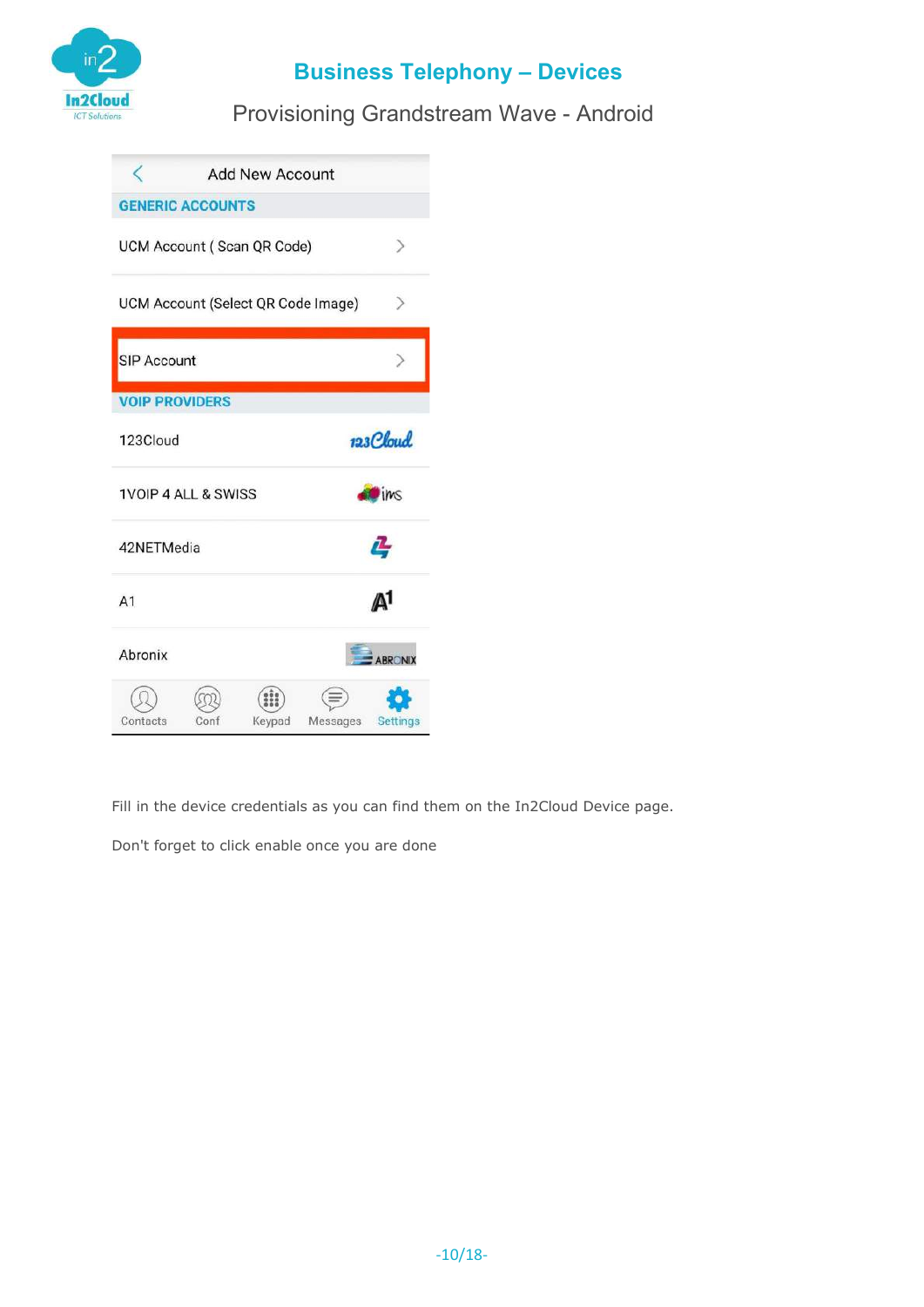

Provisioning Grandstream Wave - Android

| <b>Activate Account</b><br><b>Account Name</b> |                          |          |          |
|------------------------------------------------|--------------------------|----------|----------|
|                                                |                          |          |          |
|                                                |                          |          |          |
| In2Cloud                                       |                          |          |          |
| SIP Server                                     |                          |          |          |
| jd.i2c.be:10060                                |                          |          |          |
| SIP User ID                                    |                          |          |          |
| jd.2g4kgaff                                    |                          |          |          |
| SIP Authentication ID                          |                          |          |          |
| jd.2g4kgaff                                    |                          |          |          |
| Password                                       |                          |          |          |
| ****************                               |                          |          |          |
| Voicemail UserID                               |                          |          |          |
| Display Name                                   |                          |          |          |
|                                                | Grandstream wave android |          |          |
|                                                |                          |          |          |
| Contacts                                       | Keypad<br>Conf           | Messages | Settings |

Your Account is registered and ready to be used.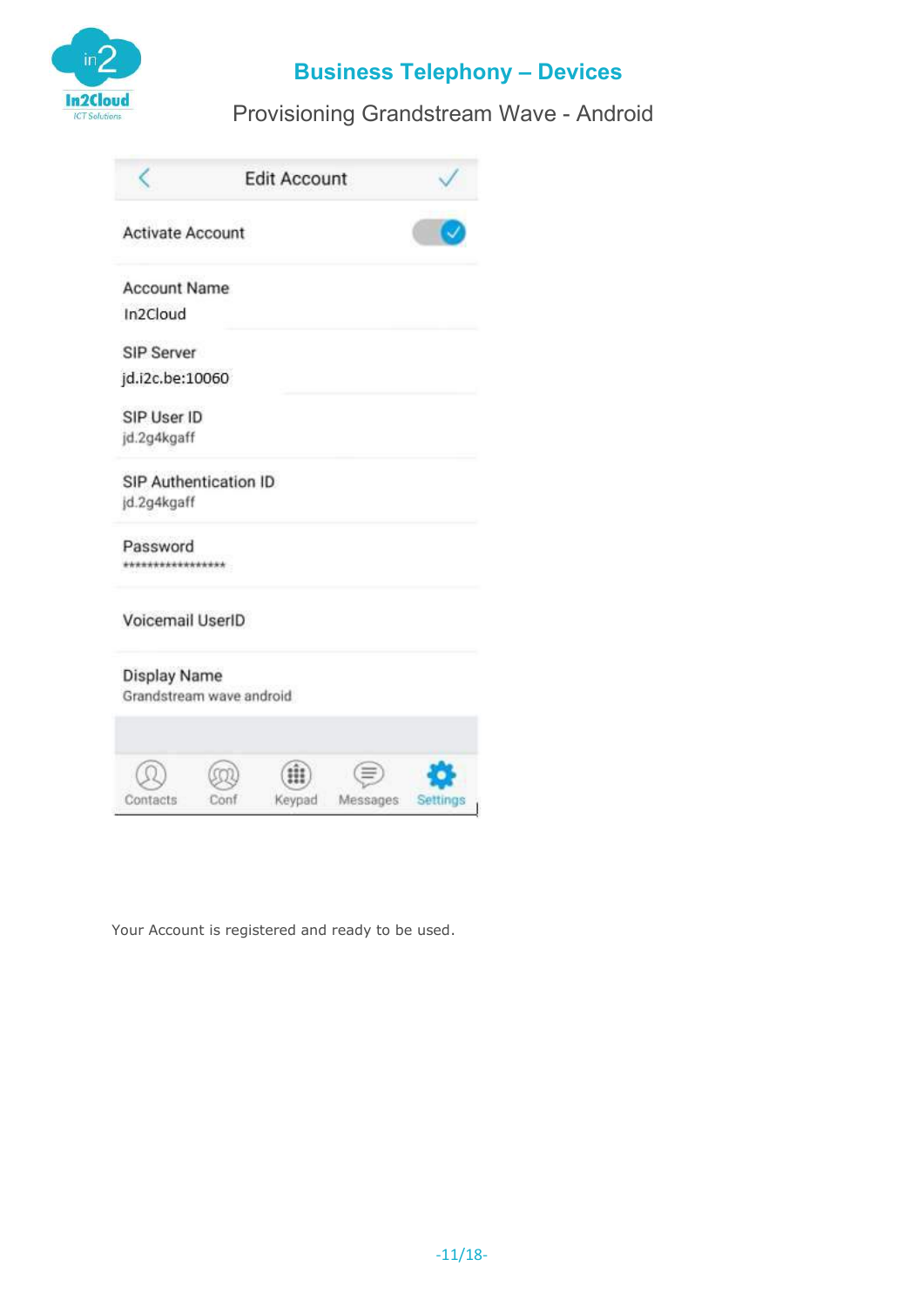

Provisioning Grandstream Wave - Android



### **BLF** configuration

On Grandstream Wave you can configure BLF.

First you will have to add the SIP Contact.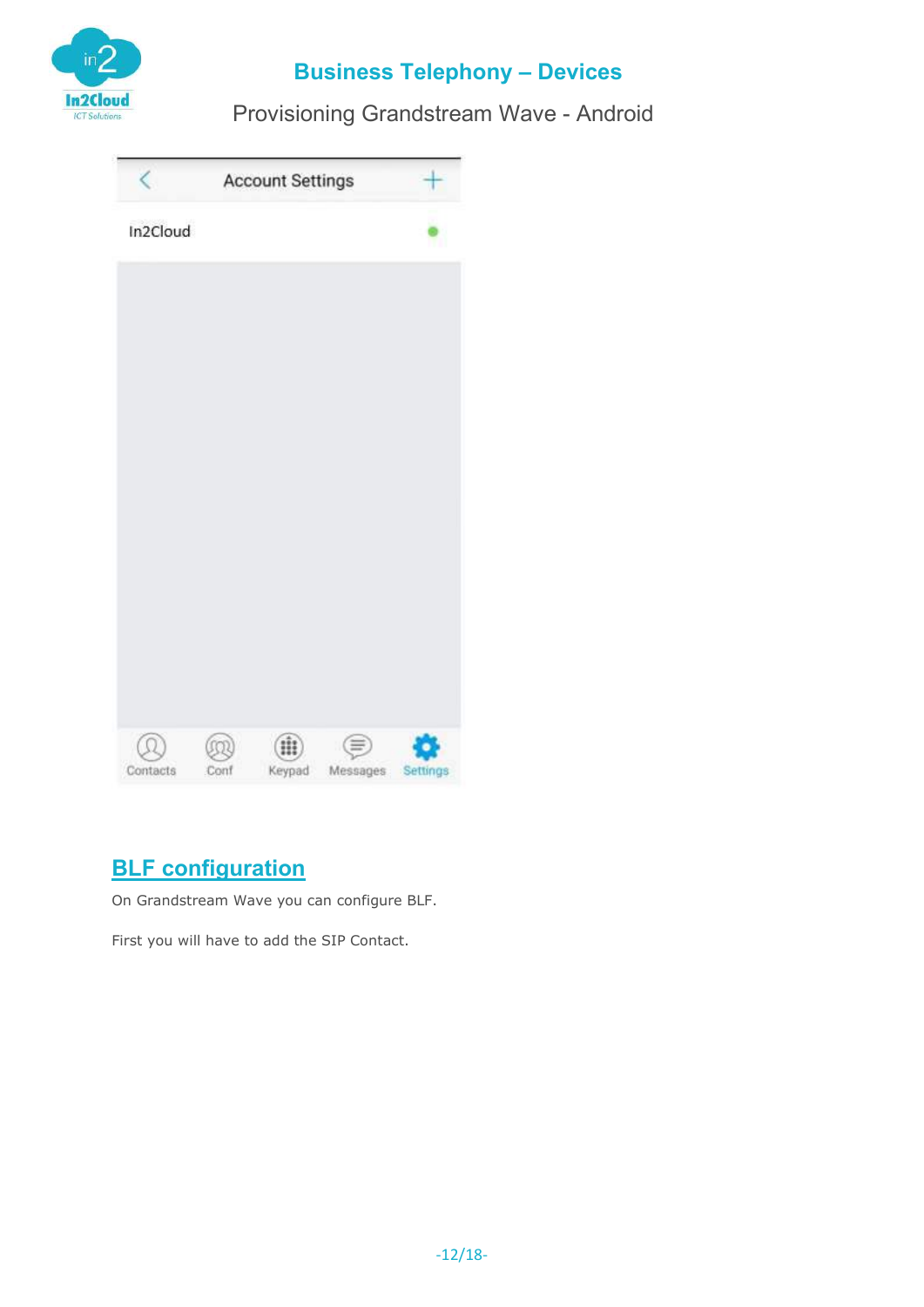

Provisioning Grandstream Wave - Android

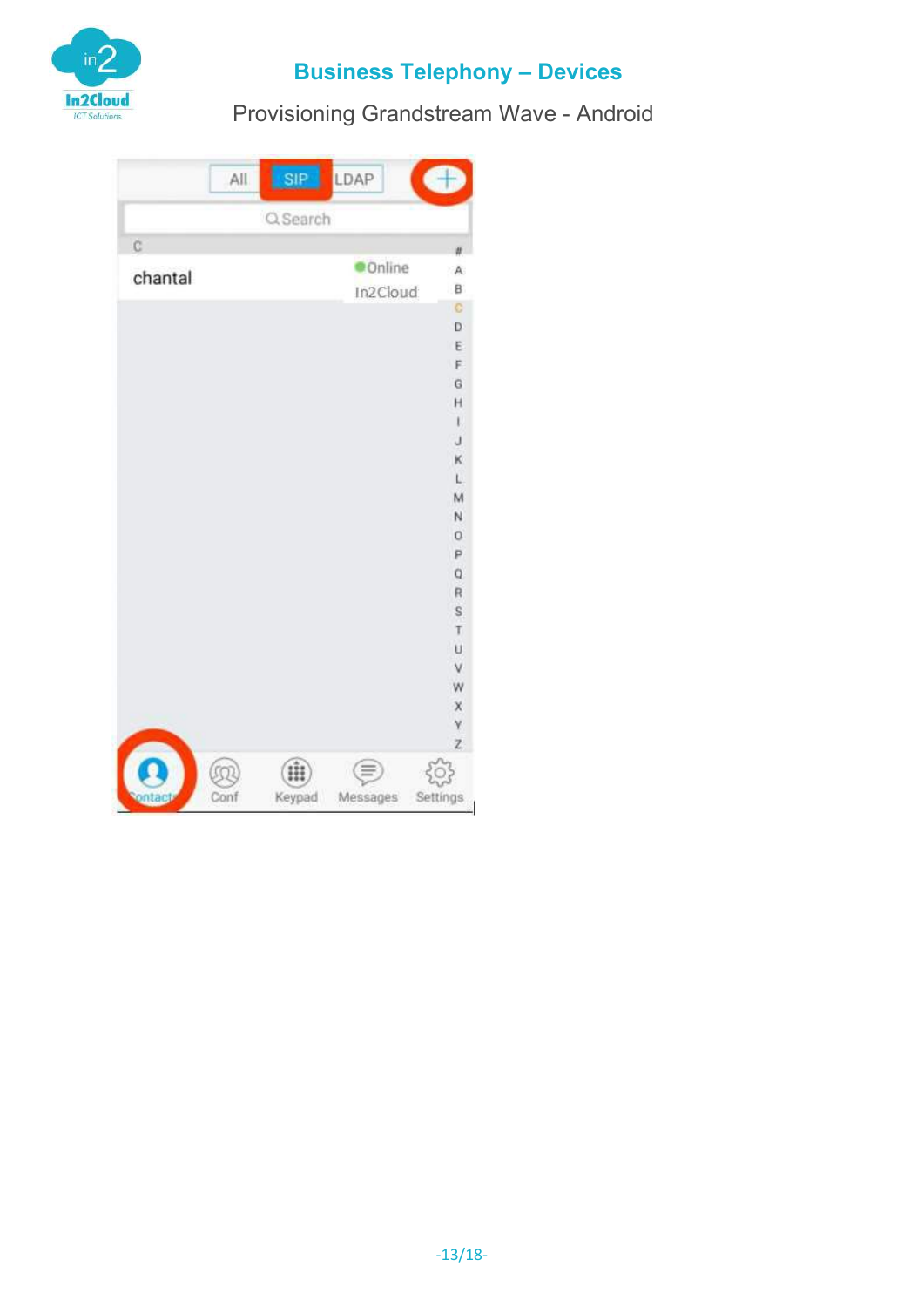

Provisioning Grandstream Wave - Android

|                   |               | <b>Edit Contact</b> |                       |          |
|-------------------|---------------|---------------------|-----------------------|----------|
|                   |               | chantal             |                       |          |
|                   |               | Last Name           |                       |          |
| <b>SIP Number</b> |               |                     |                       |          |
| SIP Number        |               | 200                 |                       |          |
| Add New Item      |               | $^{(+)}$            |                       |          |
| Phone             |               |                     |                       |          |
| Mobile            | $\rightarrow$ | Phone Number        |                       |          |
| Add New Item      |               | $^{(+)}$            |                       |          |
| Groups            |               |                     |                       |          |
|                   |               | Select Group        |                       | $\geq$   |
| Ringtone          |               |                     |                       |          |
| Select Ringtone   |               | $\,$                | <b>Clear Ringtone</b> |          |
|                   |               |                     |                       |          |
| Contacts          | Conf          | Keypad              | Messages              | Settings |

Once the SIP contact added, you have to go back to Settings – Advanced Settings and activate BLF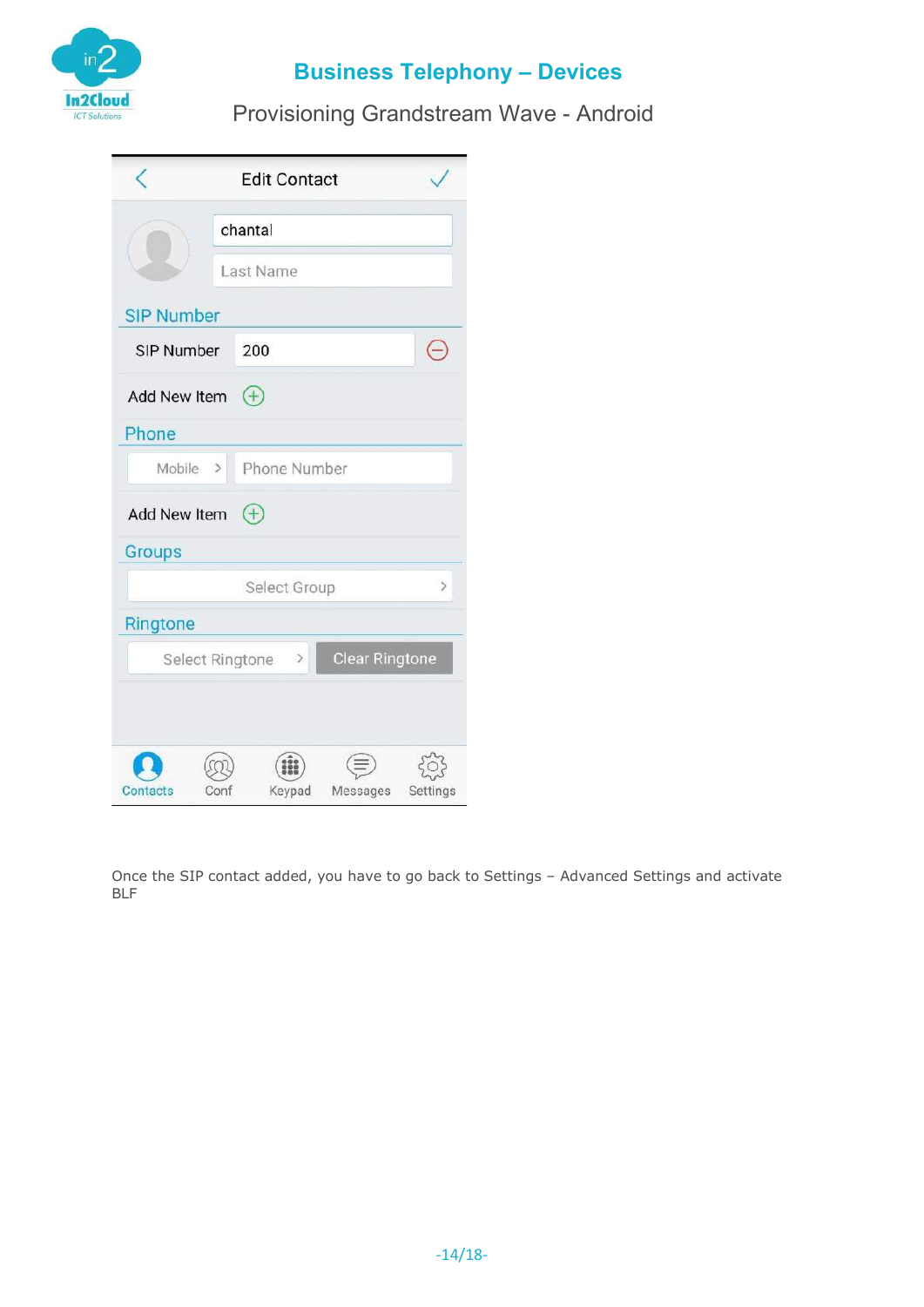

Provisioning Grandstream Wave - Android

|                                                                  |  | <b>Advanced Settings</b> |  |
|------------------------------------------------------------------|--|--------------------------|--|
| <b>STUN Server Settings</b><br>stun.ipvideotalk.com              |  |                          |  |
| <b>QoS Settings</b>                                              |  |                          |  |
| <b>ADDITIONAL SETTINGS</b>                                       |  |                          |  |
| Validate Server Certificate                                      |  |                          |  |
| <b>Export Configuration</b><br>Export path:/sdcard/GSWave/config |  |                          |  |
|                                                                  |  |                          |  |
| <b>GDS Settings</b>                                              |  |                          |  |
| <b>LDAP Settings</b>                                             |  |                          |  |
| <b>BLF</b>                                                       |  |                          |  |
| <b>BLF List</b>                                                  |  |                          |  |

Then click on BLF list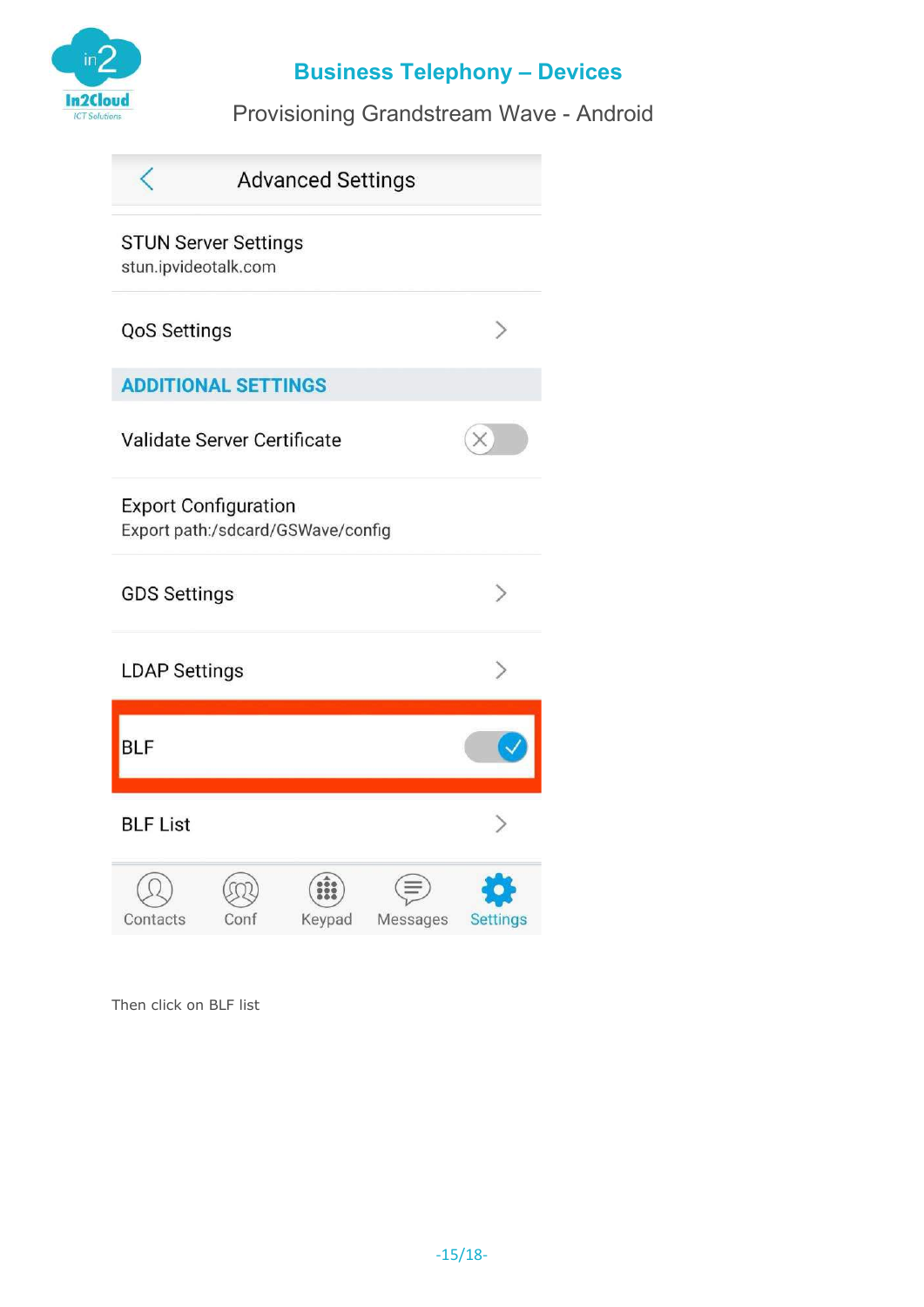

Provisioning Grandstream Wave - Android

|                                                                  |      | <b>Advanced Settings</b> |          |                 |
|------------------------------------------------------------------|------|--------------------------|----------|-----------------|
| <b>STUN Server Settings</b><br>stun.ipvideotalk.com              |      |                          |          |                 |
| <b>QoS Settings</b>                                              |      |                          |          |                 |
| <b>ADDITIONAL SETTINGS</b>                                       |      |                          |          |                 |
| Validate Server Certificate                                      |      |                          |          |                 |
| <b>Export Configuration</b><br>Export path:/sdcard/GSWave/config |      |                          |          |                 |
| <b>GDS Settings</b>                                              |      |                          |          |                 |
| <b>LDAP Settings</b>                                             |      |                          |          |                 |
| <b>BLF</b>                                                       |      |                          |          |                 |
| <b>BLF List</b>                                                  |      |                          |          |                 |
| Contacts                                                         | Conf | Keypad                   | Messages | <b>Settings</b> |

Add a contact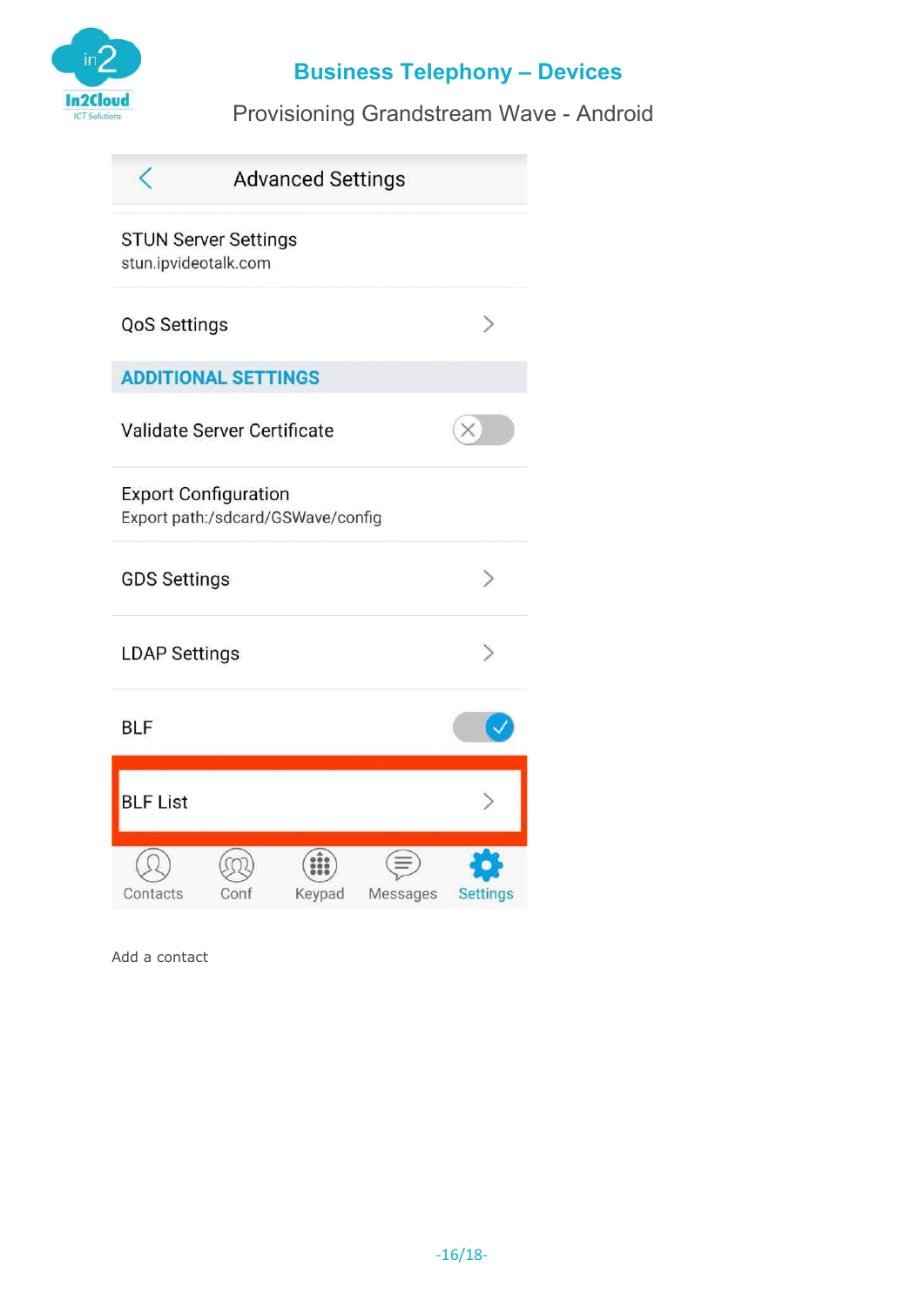

Provisioning Grandstream Wave - Android



In no group you will find the BLF contact you just created. Click on the check box after their names. Click on Done.

Once done the contact will be added to your BLF contact and you will see the BLF changing once they are on the phone in the SIP contact list.